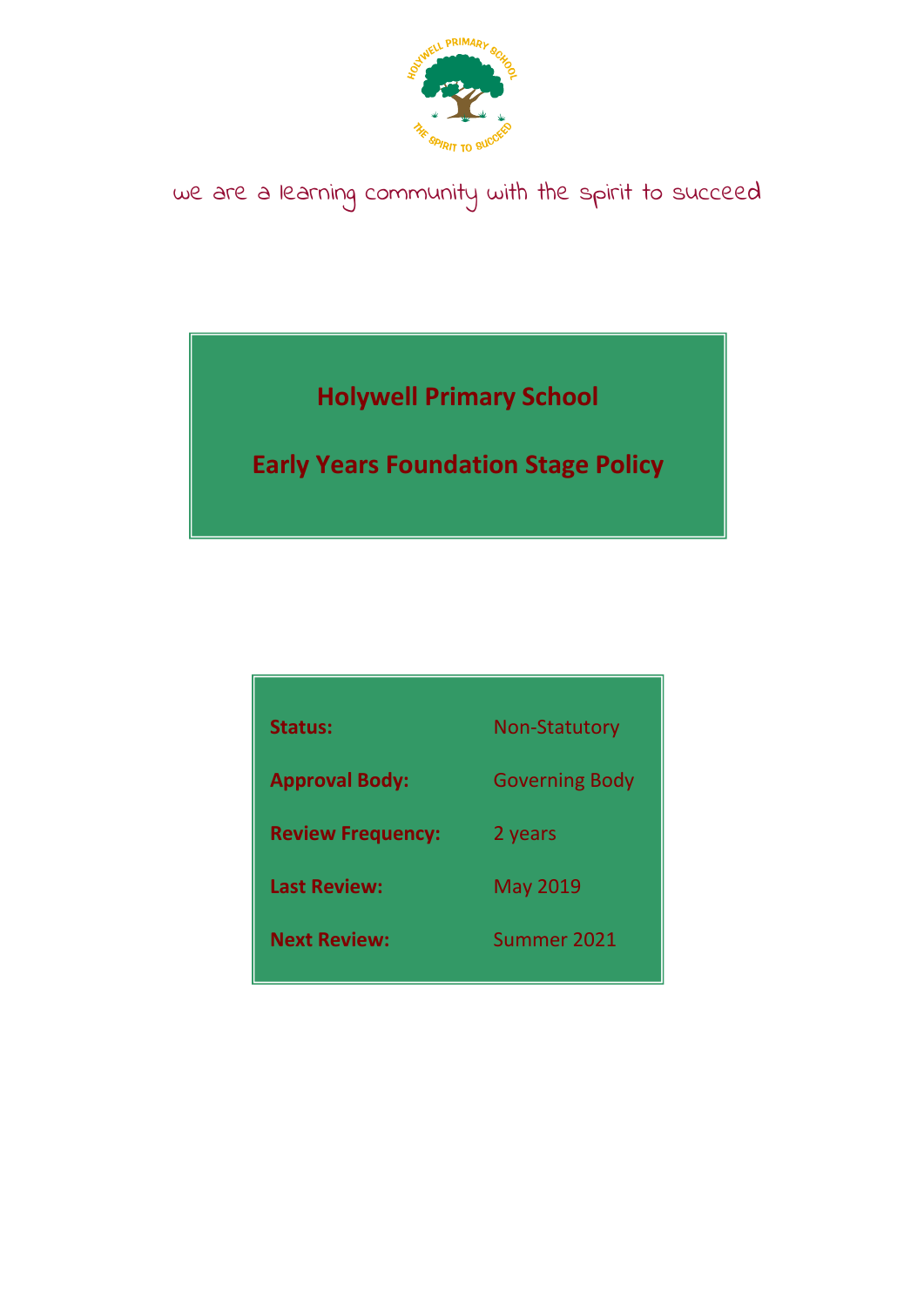

# **Early Years Foundation Stage Policy**

# **1. Introduction**

- 1.1 The Foundation Stage begins when children reach the age of three and enter Nursery and continues until the end of the Reception year. Entry into our primary school is in September.
- 1.2 The Foundation Stage is important in its own right, and also in preparing children for later schooling. The National Curriculum does not formally begin until Year 1.
- 1.3 The early years education we offer our children is based on the following principles:
	- It builds on what our children already know and can do;
	- It ensures that no child is excluded or disadvantaged;
	- It offers a structure for learning that has a range of starting points, content that matches the needs of young children, and activities that provide opportunities for learning both indoors and outdoors;
	- It provides a rich and stimulating environment.

#### **2. Aims of the Foundation Stage**

2.1 The Curriculum of the Foundation Stage covers 7 key areas of learning, 3 Prime areas and 4 Specific areas:

#### Prime Areas

- Personal, Social and Emotional development (PSED)
- Communication, Language (CL)
- Physical development (PD)

#### Specific Areas

- Maths (M)
- $\bullet$  Literacy (L)
- Understanding the world (UW)
- Expressive Art and Design (EAD)
- 2.2 The Foundation Stage prepares all children for future learning through the 6 R's:
	- Responsibility for their own learning
	- Reasoning to expand their thinking skills
	- Reflecting on their learning and actions
	- Respect for adults and peers
	- Resourcefulness
	- Resilience and independence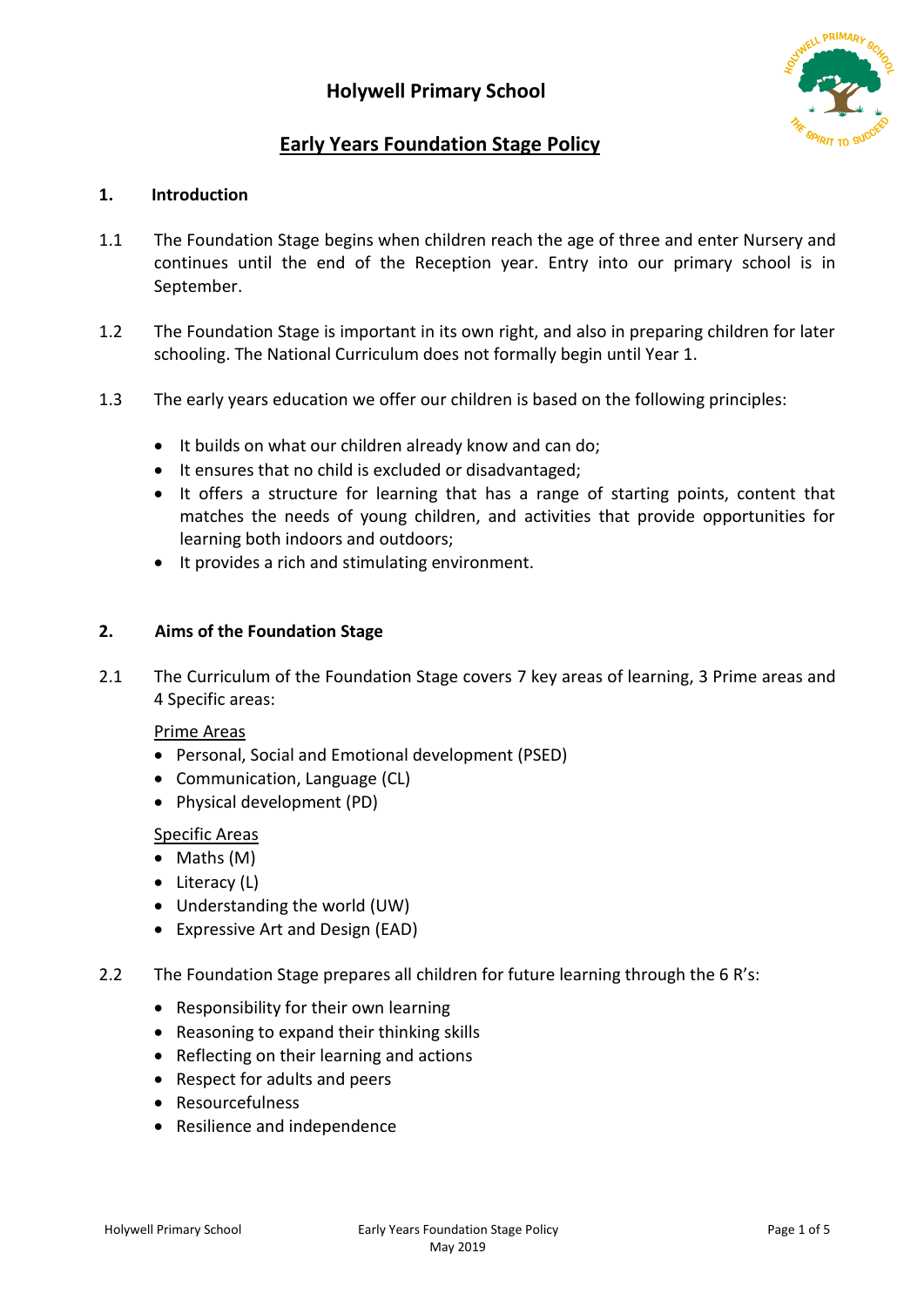# **3. Teaching and learning style**

- 3.1 The features of effective teaching and learning in our school are defined in our policy on teaching and learning. They apply to teaching and learning in the Foundation Stage just as much as they do to the teaching and learning in Key Stage 1 or 2.
- 3.2 Good practices in our school that relate to the Foundation Stage are:
	- The partnership between teachers and parents that helps our children to feel secure at school, and to develop a sense of well-being and achievement;
	- The understanding that teachers have of how children develop and learn, and how this must be reflected in their teaching;
	- The range of approaches that provide first-hand experiences, give clear explanations, make appropriate interventions, and extend and develop the children's play, talk or other means of communication;
	- The carefully planned curriculum that helps children achieve the Early Learning Goals by the end of the Foundation Stage;
	- The provision for children to take part in activities that build on and extend their interests, and develop their intellectual, physical, social and emotional abilities;
	- The encouragement for children to communicate and talk about their learning, and to develop independence and self-management;
	- The support for learning, with appropriate and accessible space, facilities and equipment, both indoors and outdoors;
	- The identification, through observations, of children's progress and future learning needs, which are regularly shared with parents;
	- The good relationships between our school and the other educational settings in which the children have been learning before joining our school;
	- The clear aims of our work, and the regular monitoring of our work to evaluate and improve it;
	- The regular identification of training needs for all adults working in the Foundation Stage.

#### **4. Play at the Foundation Stage**

Through play our children explore and develop the learning experiences that help them make sense of the world. They practise and build up their ideas, learn how to control themselves, and begin to understand the need for rules. They have the opportunity to think creatively both alongside other children and on their own. They communicate with others as they investigate and solve problems in controlled and safe situations. Children learn to develop their own independence in a rich and stimulating environment both indoors and outdoors, that reflects individual interests.

#### **5. Inclusion at the Foundation Stage**

5.1 We believe that all our children matter. We give our children every opportunity to achieve their best. We do this by taking account of our children's range of life experiences when we are planning for their learning (see our policy on Inclusion).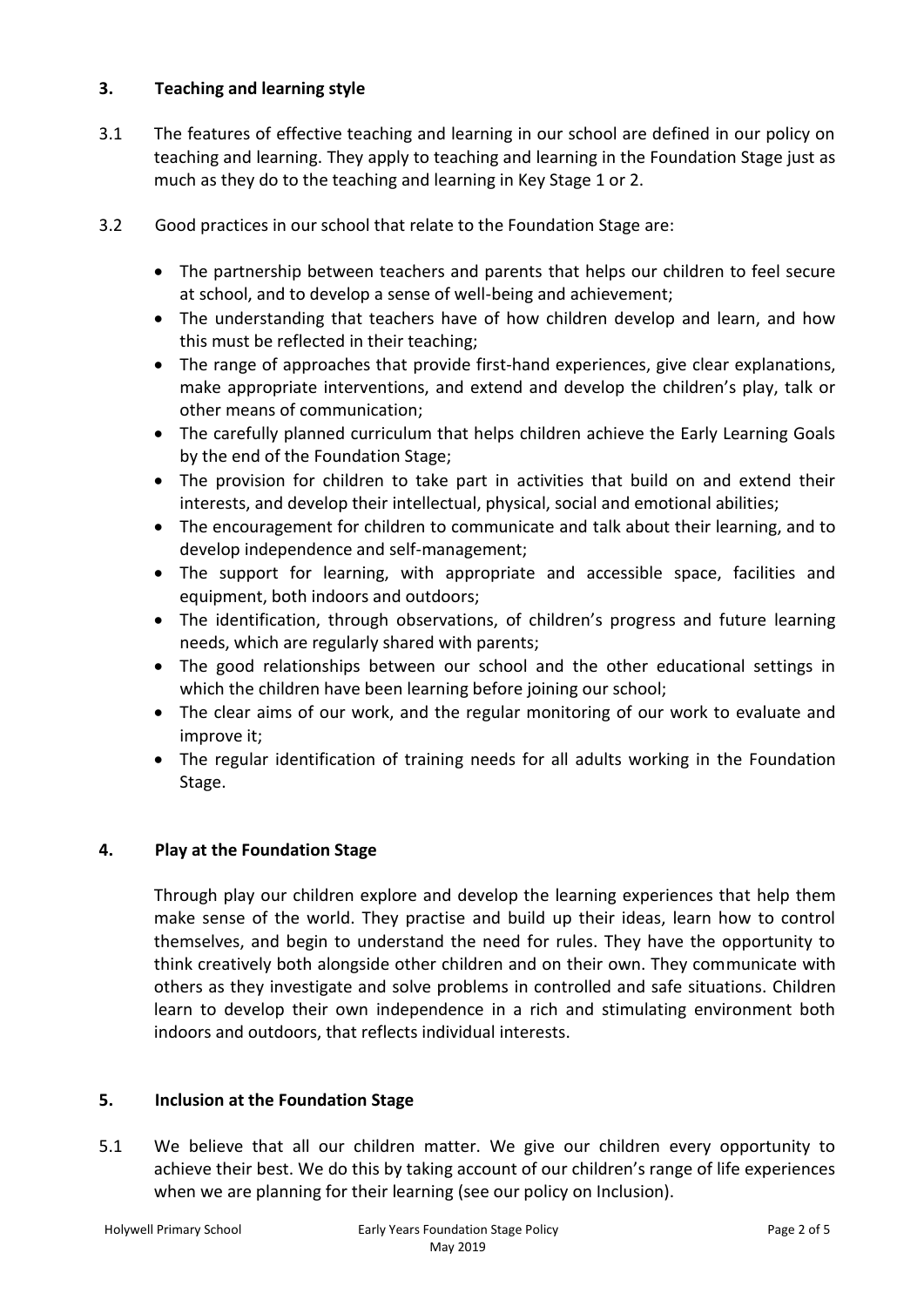- 5.2 In the Foundation Stage we set realistic and challenging expectations keyed to the needs of our children, so that they can achieve the Early Learning Goals by the end of the stage. Some children progress beyond this point. We help them do this by planning to meet the needs of both boys and girls, children with special educational needs, children who are more able, children with disabilities, children from all social and cultural backgrounds, children from different ethnic groups, and those from diverse linguistic backgrounds.
- 5.3 We meet the needs of all our children through:
	- Planning opportunities that build on and extend the children's knowledge, experience and interests, and develop their self-esteem and confidence;
	- Using a variety of teaching strategies that are based on children's learning needs;
	- Providing a wide range of real life opportunities to motivate and support children, and to help them to learn effectively;
	- Offering a safe and supportive learning environment, in which the contribution of all children is valued;
	- Planning challenging activities for children whose ability and understanding are in advance of their language and communication skills;
	- Monitoring children's progress, and providing support (such as speech therapy) as and when necessary.
	- Ensuring all children are keen and motivated learners who strive to achieve their full potential.

## **6. The Foundation Stage Curriculum**

- 6.1 Our curriculum for the Foundation Stage reflects the areas of learning identified in the Early Year Foundation Stage framework. Our childrens' learning experiences enable them to develop competency and skill across a number of learning areas.
- 6.2 The Early Learning Goals provide a basis for the National Curriculum. Throughout their time in Reception, children are exposed to a range of Literacy and Maths skills for them to build on throughout their education.
- 6.3 The Early Learning Goals provide the basis for planning throughout the Foundation Stage. Our medium-term planning is completed half-termly, and identifies the intended learning, with outcomes, for children working towards the Early Learning Goals and also for those working towards the Exceeding Level.

#### **7. Assessment**

7.1 The Foundation Stage Profile Good Level of Development is the national summative assessment of pupils at the end of the Foundation Stage, summarising pupils' progress towards the Early Learning Goals. It covers each of the areas of learning contained in the Early Years Foundation Stage. We make regular assessments of children's learning, and we use this information to ensure that future planning reflects identified needs. Assessment in the Foundation Stage takes the form of observation, and this involves both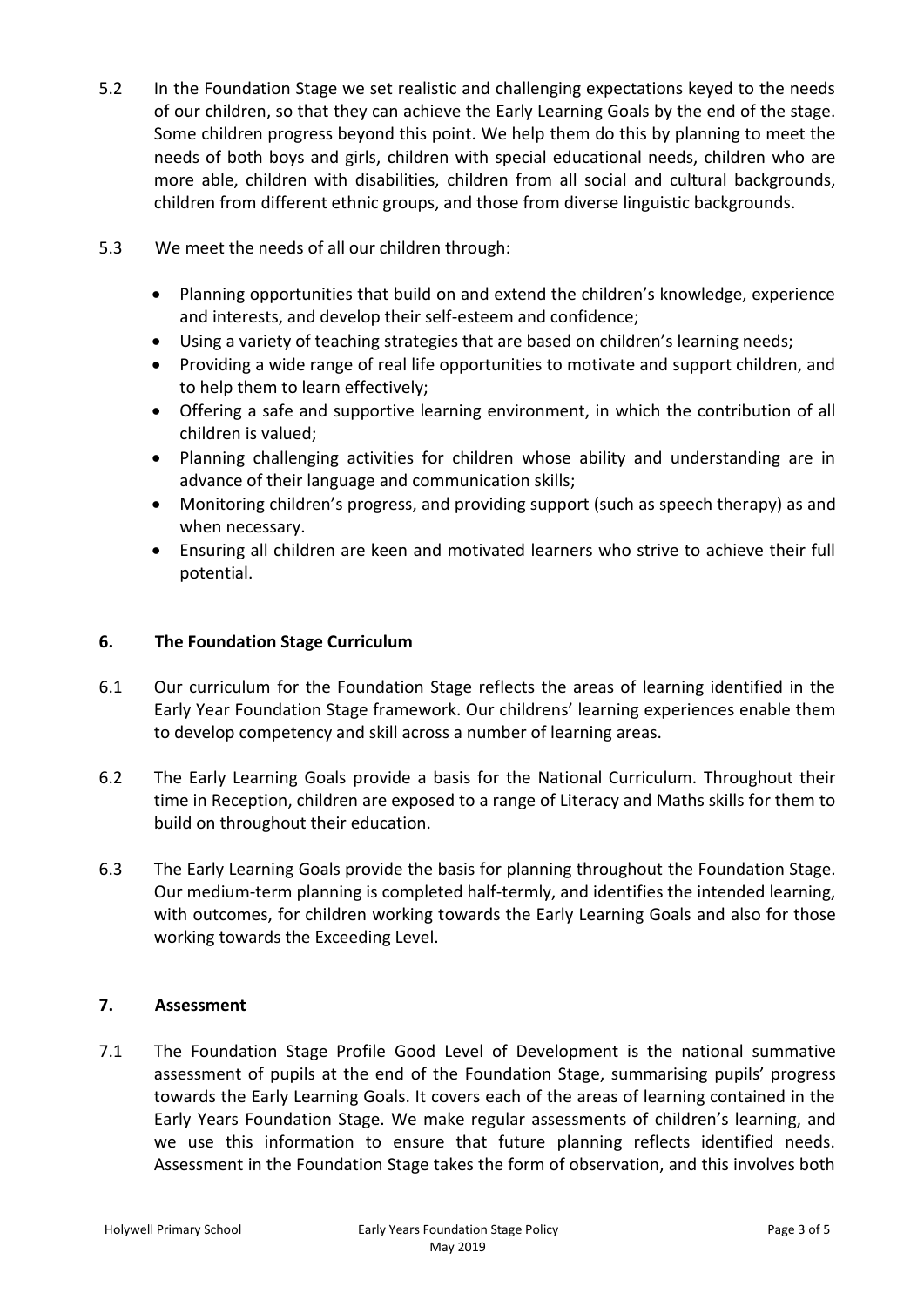the teacher and other adults, as appropriate. The collection of assessment data in the Foundation Stage Profile is a statutory requirement.

- 7.2 During the first term in the Reception class the teacher assesses the ability of each child, using the Development Matters Statements and through the Reception Baseline Assessment. These assessments allow us to identify patterns of attainment within the cohort, in order to adjust the teaching programme for individual children and groups of children.
- 7.3 Each teacher keeps an e-journal for each child to which all adults in the setting and the individual's child's parents can add information and observations. The learning journals form a dialogue between the child's parents and the school and are referred to when discussing progress at each parental consultation. The e-journal is printed and given to parents at the end of Reception year and shared with the child's Year 1 teacher.

#### **8. The role of parents**

- 8.1 We recognise the important role that parents have played and will continue to play in the education of their children. We do this through:
	- Talking to parents about their child before their child starts in our school;
	- Opportunities given to the children to spend time with their teacher before starting school through play mornings;
	- Each family receiving a home visit from the child's class teacher and Early Years Practitioner, meeting in an environment in which the child is comfortable;
	- Inviting all parents to an induction meeting during the term before their child starts school;
	- Offering parents regular opportunities to talk about their child's progress and encouraging parents to talk to the child's teacher if there are any concerns;
	- Arranging for children to gradually start school over the first two weeks of term, so that the teacher can welcome each child individually into our school;
	- Offering a range of activities, throughout the year, that encourage collaboration between child, school and parents including Festivals of Learning;
	- Providing workshops for parents focusing on different areas of the curriculum and how to support their child's learning at home;
	- Providing various activities that involve parents, i.e. regular communication with home through the child's school diary, and inviting parents to curriculum evenings, in order to discuss the kind of work that the children are undertaking.
	- An open door policy at the beginning and end of the day for parents to communicate with early years staff.
- 8.2 There is a formal meeting for parents each term at which the parents discuss the child's progress in private with the teacher. Parents receive a report on their child's attainment and progress at the end of each school year.